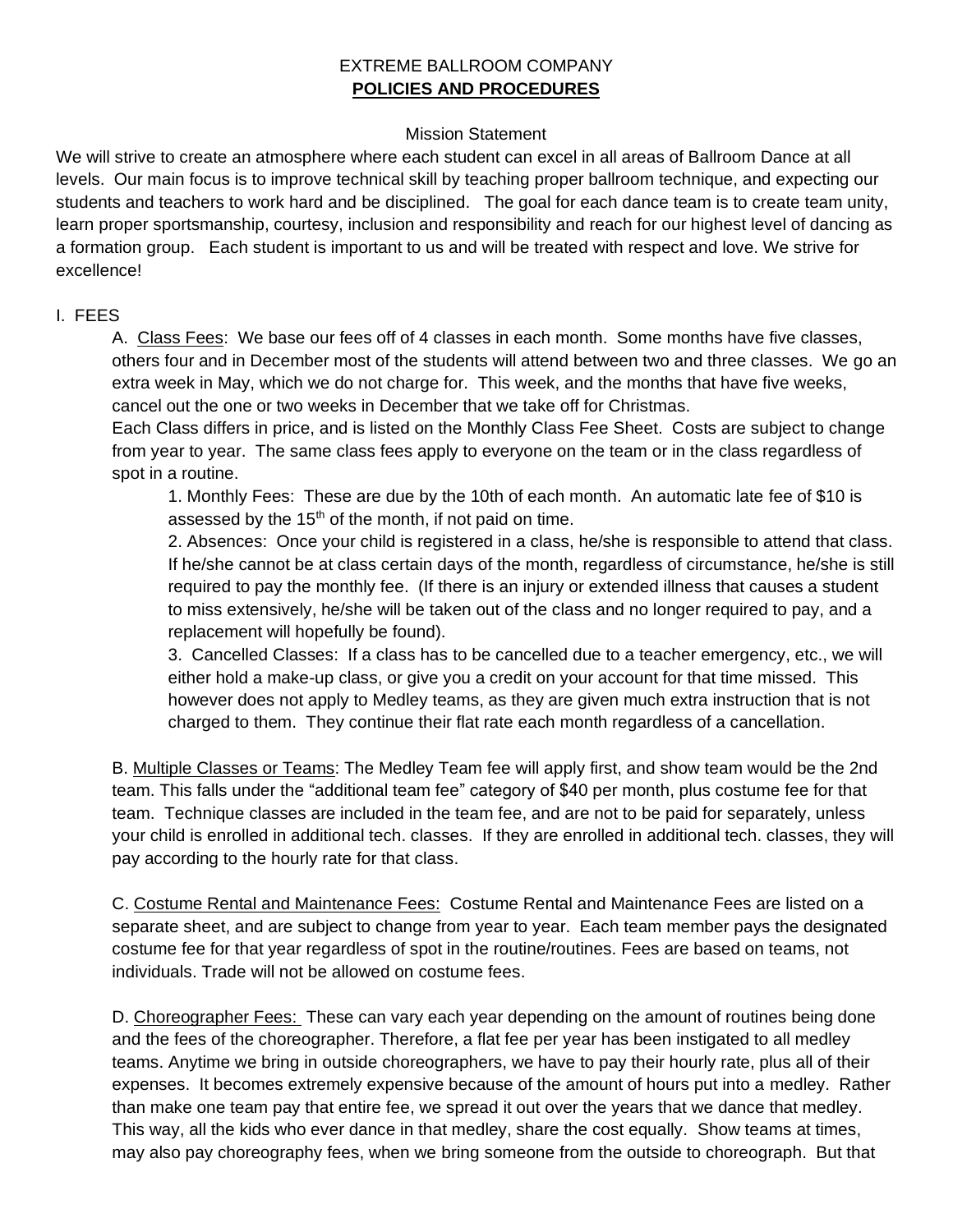will be assessed as it happens. Trade will not be allowed on choreographer fees.

- 1. Yth. Gold Team: \$50
- 2. Yth. Blue Team: \$50
- 3. Junior Blue: \$10
- 4. Junior Gold: \$10
- 5. Pre Teen Gold: \$10

These will all be due by the second monthly payment of the year, which falls on October 10. Failure to pay on time results in a \$10 late charge to your account.

E. Performance Workshop fee: Required once a year at the beginning of January. It is generally no more than \$20 per student and will be paid at the door the day of the workshop. This is required for all teams except Pee-Wee's and Mini's.

F. Competition Fees: These will vary depending on the competition but generally run between \$30-60. All Pre-Teen through Jr. Aged students on teams and in tech. classes may be required to attend up to 3 comps in a year. The pee-wee's and Mini's are only required to attend the Extreme Competition.

G. Nationals Fees: These are for Medley Teams only and will run between \$80 and \$350. It applies once a year and is due in February. Parents will be notified ahead of time for payment due dates.

H. Volunteer Hours: These are required from all Team Members and/or Families. For those one multiple teams and/or with multiple children in the program, we will only require hours for one team per child and two children per family. This can be done volunteering to help in the costume area, ironing costumes, washing, hanging them up, helping organize the costume room, working at our competition, helping coordinate food for our camps and nationals, decorating for the concert, and a myriad of other ways to help out. We had to implement this finally, because in the past we have had the same moms/families coming each time to help and it's really unfair to them. This should make it more equal across the board.

| 1. All Youth Medley Teams         | $= 10$ Hours |
|-----------------------------------|--------------|
| 2. All Jr & Pre-Teen Medley Teams | $= 8$ Hours  |
| 3. Jr / Youth Show Teams          | $= 8$ Hours  |
| 4. Pre Teen Show Teams            | $= 5$ Hours  |
| 5. Pee Wee / Mini Teams           | $= 3$ Hours  |
|                                   |              |

6. All those who would rather pay a fee, than complete the volunteer hours would pay \$10 per volunteer hour that they cannot work. We will have a sign-in sheet for every time someone comes in to volunteer. Once your hours are complete, we will put them on your account. If you have not completed your volunteer hours by our year end concert, we will charge those hours on your account and they will need to be paid before concert in order for your child to participate.

#### II. NECESSARY ITEMS

A. Necessity or "Must Haves" List: The items required are listed on a separate sheet that will be available to download on your welcome letter and online.

B. Ballroom Dance Shoes: Each team member will be required to have the appropriate shoe for his/her team. Shoe day is conducted each summer in July. Team members will be required to purchase their TEAM shoes through Extreme Ballroom. They may purchase their individual shoes from Extreme Ballroom Company, or elsewhere.

C. Syllabus Attire: Black Latin Pants for boys, and a white button up shirt with a Black Tie or Bow Tie. (Pre-Teens, Juniors & Youth) Black straight skirt w/out a ruffle for girls, and a solid white leotard for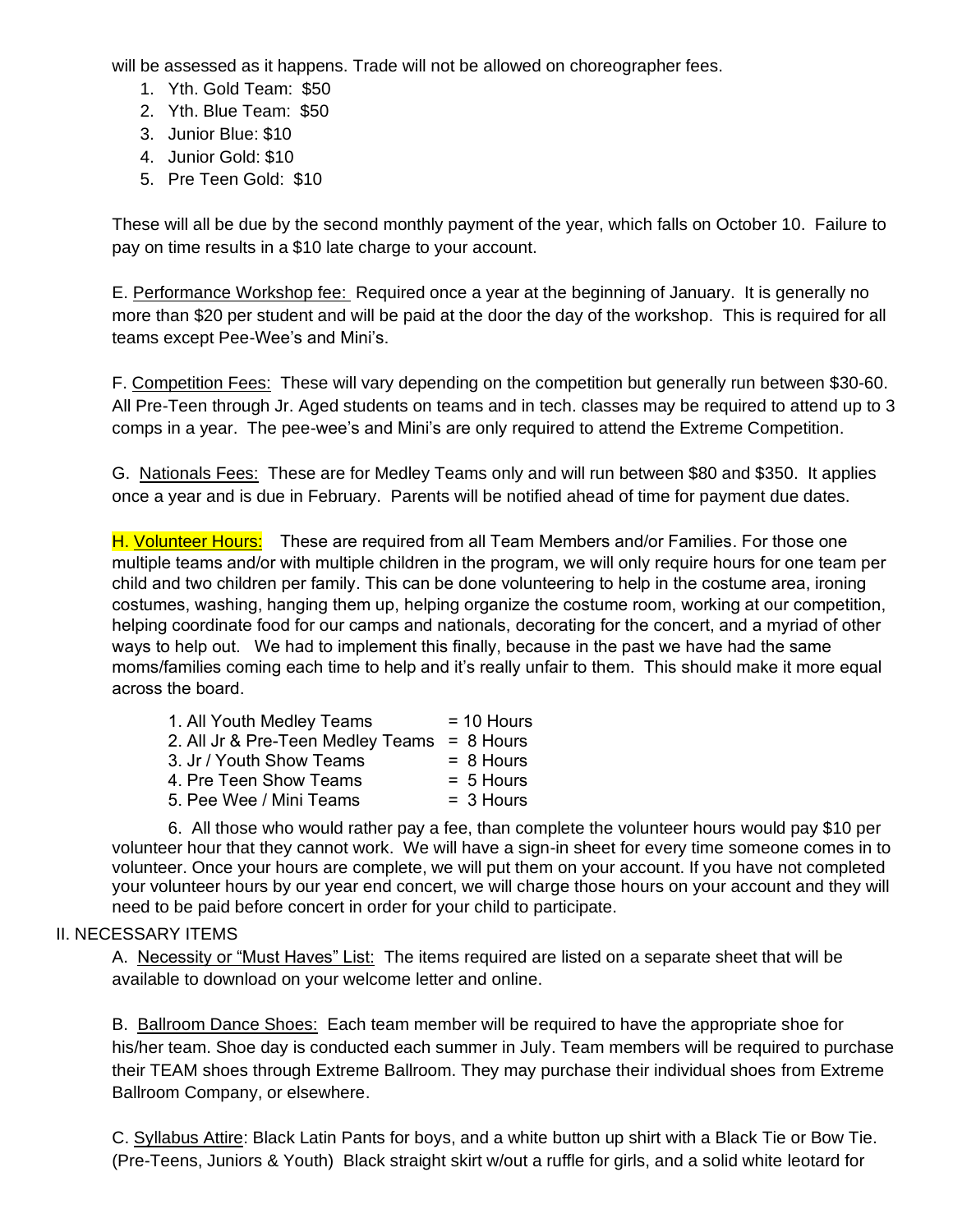girls. You can purchase these through Extreme or on your own.

D. Additional Items: There may be from time to time some other items required that are not on the list. These will be minimal, if any.

#### III. DRESS CODE

A. Pant Wear/Skirt Wear: All students must wear warm-up type pants or long shorts and/or skirts to class. Skirts must be to at least the top of the knee to wear without leggings. Shorter skirts can be worn if there are leggings underneath. There are absolutely NO LEVI'S OR HATS allowed! Students who continue to break this rule or any other clothing rule will be held accountable and a consequence will be given at the teacher's discretion.

B. Shirt Wear for Girls: Girl students can wear leotards as long as they are not tank or spaghetti strap in style. They also may not wear any shirts/leos that show their stomach or lower back. Shirts should be fitted and not loose and baggy.

C. Shirt Wear for Boys: It is preferred for boys to wear warm-up style shirts such as fitted running shirts, or dance style shirts. T-Shirts will be allowed as long as they are tucked in and more fitted. Loose and baggy clothing is not allowed. Boys are not allowed to wear tanks or shirts that will show their stomachs or shirts that are cut clear down to their waists from their armpits.

D. Shoes: All students are required to WEAR their proper dance shoes to every rehearsal. Sometimes we will allow them to wear their practice sneakers, but this is generally for long rehearsal days, and/or when they have foot injuries. This has become a problem and needs to be taken seriously. Continued infraction of this rule will result in fines to their account. Students are required to put their name tags on the bottom of their shoes where the heel and sole meet.

E. Swimsuits: Girls and boys must wear modest swim attire at each Extreme Ballroom function that has swimming involved. NO BIKINI'S whatsoever are allowed. Tankini's will only be allowed if they cover the stomach. If a tank top must be worn over a tankini, it may not be white in color. All girls' swimsuits must also cover their chest area, and not allow for excess cleavage. Boys are not allowed to wear speedos.

F. Costumes: We follow the BYU Provo guidelines for costumes that are listed on the competition sheet. We will not allow the students to wear any costumes that we deem to be immodest.

#### IV. COSTUME CARE AND MAINTENANCE

A. Costume Bags & Tubs/Fines: Each set of costumes for each team, will be put in bags when transferred. Each Jr. through youth student will have his own bag to keep his/her costume in. All students will be responsible for hanging up costumes properly in their bags after each performance. All accessories will go in the costume tubs, not in the bags unless otherwise specified. Those who do not put their costumes back in their bags properly and take them to the trailer, or speak to their coach before leaving if the trailer is not available, will be assigned a studio chore at the discretion of the costume coordinators. Students MUST TAKE RESPONSIBILITY for their own belongings.

B. Costume Squads: Each team will be assigned two costume captains per year who will oversee costume care. They will not be in charge of hanging up others costumes however; they will be in charge of checking off those who have done it and referring others to the costume coordinators.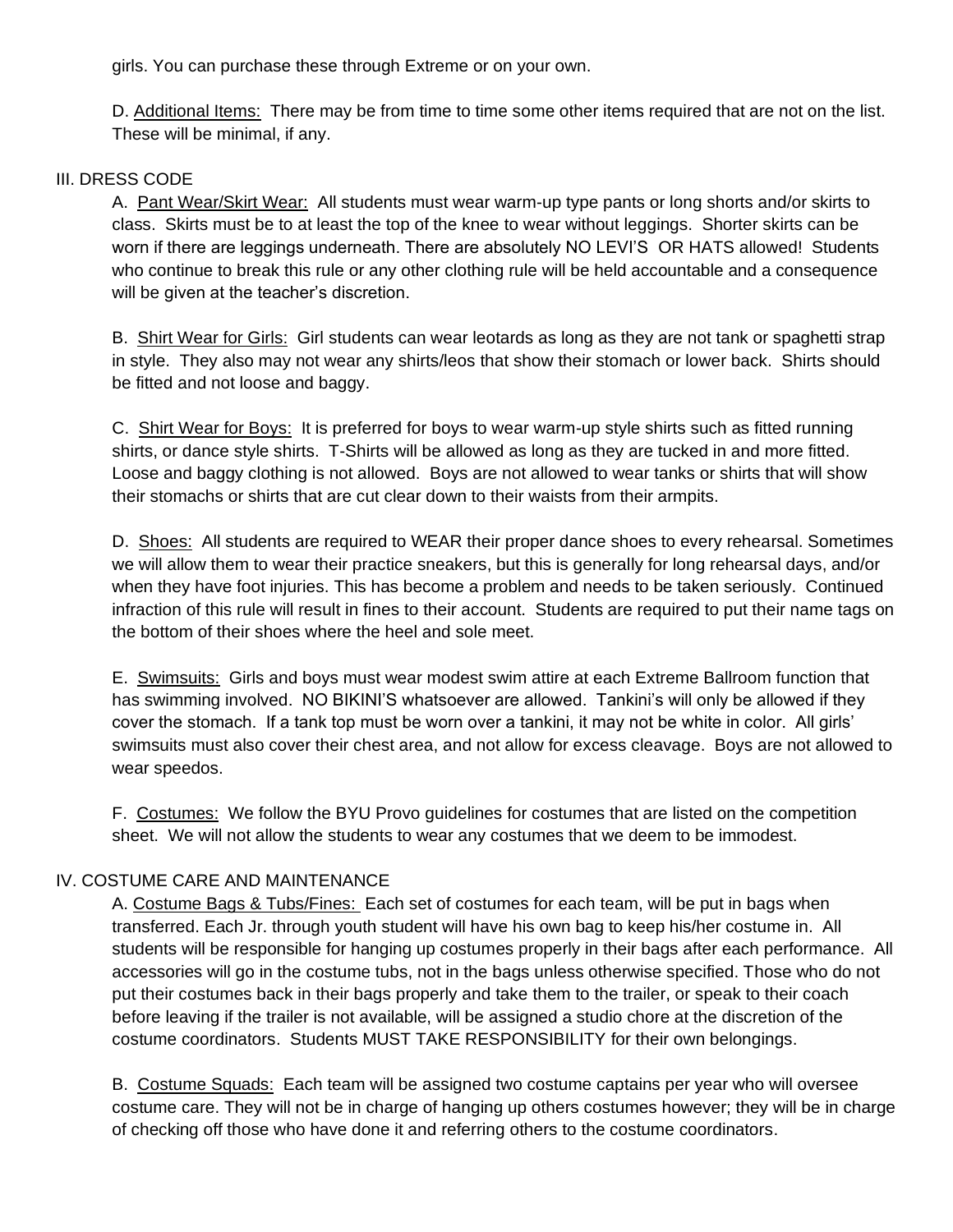C. End of year check-in: Costumes will have a final check-in at picture day, which is held the Wednesday after Concert unless otherwise specified. Those who are missing costumes or items will be fined depending on the costume or item.

### V. CONDUCT (Please see the Jr./Yth contract for FULL disclosure of conduct rules)

A. Illegal Activities: All Extreme Ballroom Team or Tech. students are expected to hold to a higher standard. Extreme Ballroom Company. Students who are a part of our company will not be allowed at any time during the course of the year to be involved with ANYTHING illegal. Drugs, Alcohol, Cigarettes, and Shoplifting are some examples. If they are caught doing or have been doing any of these activities during the course of the year, they will be excused from our company.

B. Sexual Conduct: No sexual conduct of any kind is allowed in or around the studio, or on any trips with Extreme Ballroom. This also includes texting or using other social media to send messages of a sexual nature. Please report any conduct that is outside of Extreme's policy.

### C. Studio Rules:

- 1. Leave the studio clean at the end of each rehearsal.
- 2. No food or drink on the studio floor, unless given special permission by the teacher.
- 3. No Street shoes allowed on studio floor. Change shoes in lobby area.
- 4. Students must treat each other with respect.

5. Out-of-Hand taunting will not be tolerated and may be cause for probation, or removal from the team.

- 6. When someone asks you to stop doing something that is affecting them, STOP!
- 7. Students must treat teachers with respect and not talk while the teacher is instructing.
- 8. No Profanity whatsoever is allowed.
- 9. Cell Phones turned off during class.

More rules can be established at the beginning of the year by teachers and students if necessary. \*Studio rules that are not followed, will follow with a consequence given at the teacher's discretion.

# D. Conduct while on trips: (Please see the Jr./Yth contract for FULL disclosure of conduct rules)

1. Students are expected to be on their best behavior, kind and courteous to other teams, and gracious in manner. They are expected to dress modestly and appropriately and absolutely no profanity is allowed.

2. There are to be no girls in boy's rooms or boys in Girls rooms during any Extreme Ballroom Trip unless an adult chaperone is present or has approved it. This would only be approved in case of emergency. If the situation is serious, the coach will have the right to send the student home if necessary.

3. There is no sexual conduct allowed at any time during trips or other activities that the kids are involved in together. This includes sexting.

# VI. MANAGEMENT OF TEAMS and DUAL TEAMS

A. Medley Teams-Placement in Routines: Each student will be placed in the routines that the coach's feel will be the best for the team. Placement in routines will be based on how well the student dances in that style and how hard he/she is willing to work to earn their spot. Some students will share spots simply because we only have 8 spots available in each medley routine. Final decision of all placement will be determined by the coach and ultimately by the director of the company if necessary. We always try to have each member dance in one or the other medley at Nationals, but this is not always possible. Again, coaches will make the final decision based on what is best for the team. We base our decisions on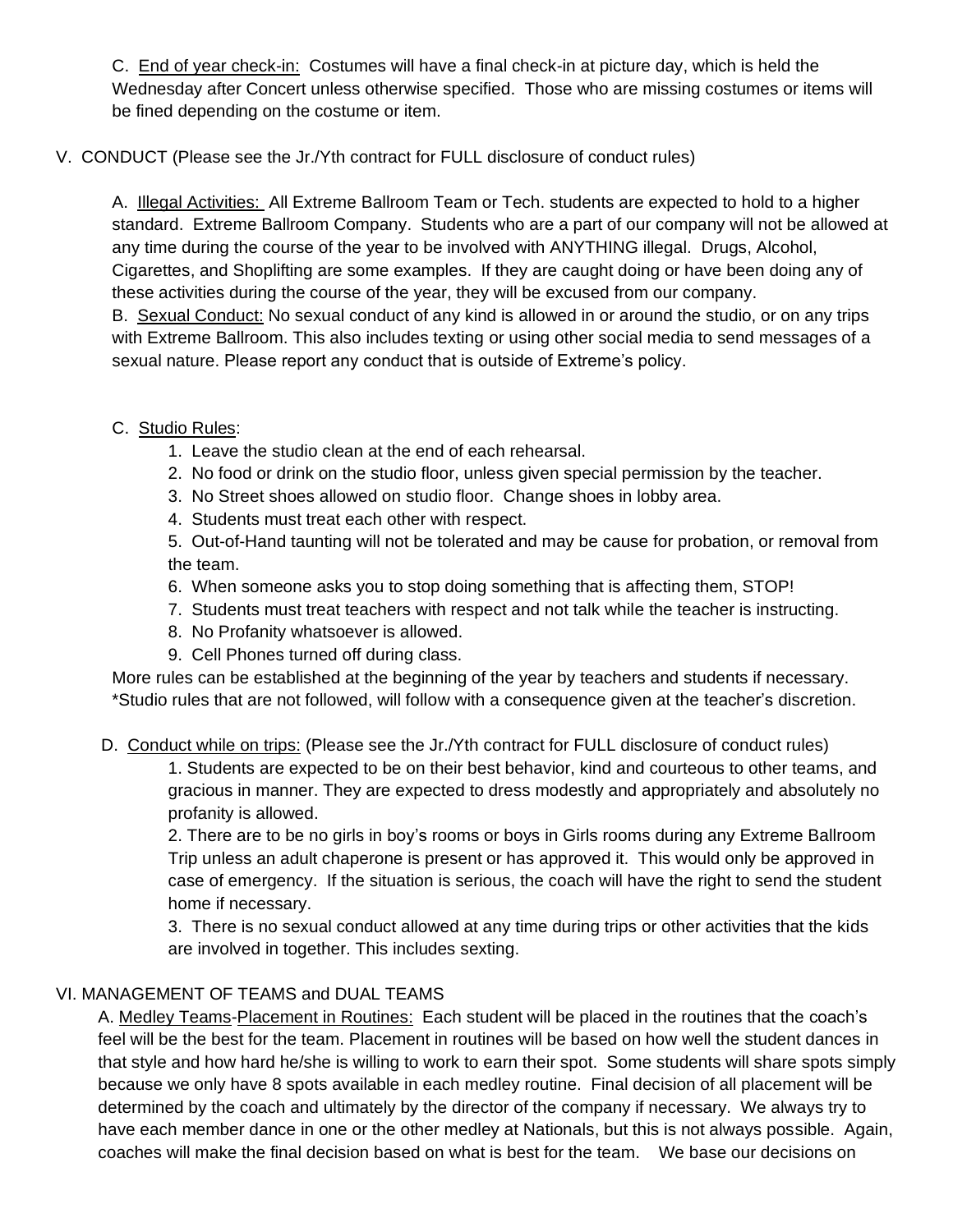attitude, skill, costuming, and responsibility to their teammates and coach.

B. Show Teams Placement: For younger show teams we will always try to incorporate all the dancers if possible so that no one is sharing a spot. If this is not possible, we will follow the guidelines listed above. Youth show teams will share spots when necessary, but we will try as well to incorporate where possible.

C. Shared Spots: Those who will be sharing spots will be required to be up and dancing just as much as the others. It is the teacher's responsibility to move the students in and out as much as possible to give everyone time and experience in the spot. It will be up to the teacher's discretion as to who is in when. For Medley teams, as we near National's, the coach will leave in the designated dancer as much as possible. Students will take turns performing. Generally we rotate back and forth, however for competitions and major performances such Eastern Idaho concert and ours, the teacher will make the final decision.

D. Tardies and absences: When students enter class they will either be required to participate in a warmup, or be asked to gather by their teacher for roll-call. Those who are continually tardy or absent, without reason, will have an appropriate consequence, which may include removal from a routine.

E. Quitting a Tech. Class or Team: If a student chooses to quit attending a class that he/she was registered for, he/she needs to contact the manager right away so that the monthly fee can be altered. Once a student is registered however, he/she will need to finish out payment for the month, regardless of it he/she only attended once, twice or three times in that month. In addition, a team member who quits, will not be refunded their costume fee, unless a new team member can be found to assume that cost, even if he/she has never used the costume.

F. Dual Teams: Students who are on an Extreme Team, may not be on any other private ballroom team. In addition, Youth Extreme Team members and Jr. Medley team members may not be on any other school ballroom teams UNLESS given specific permission by the Director of Extreme Ballroom Co. Any of our students may however, participate in a school ballroom class that does not compete, such as a social dance class. Any other Jr. Team member, or pre-teen however, may be allowed to be on their school team as well. The reasons for this are mainly due to the NDCA rules held by BYU and simply because they become too busy to be at every rehearsal and performance. One team generally suffers.

#### VII. PERFORMANCES, COMPETITIONS, REHEARSALS

A. Requirements: Students are required to be at all performances, competitions, and classes. If there is an emergency, please call the teacher immediately or another team member if you can't reach the teacher. If you do not call, you may be replaced in the routine. Calling ½ before class or a performance is not acceptable unless it was a true emergency. Let the teachers know well in advance if possible.

B. Syllabus partners: Students not competing in open, will be assigned syllabus partners in class and will be expected to be at the competition to fulfill their responsibility to that partner. If they do not show up, do not call, and it was not an emergency, they will need to pay their partners fees and most likely be taken out of a routine, or another consequence will follow.

C. Established Syllabus Partnerships: In order for a partnership to be recognized as a valid partnership, both partners must fill out a membership form (see next page). If you are not practicing at Extreme or are only taking lessons, you can mark the exemption at the bottom of the form. Valid partnerships will be kept together for events in their age group; however, for events in the age group above them they may not be kept together to make sure that everyone has a good experience at the competition. Because we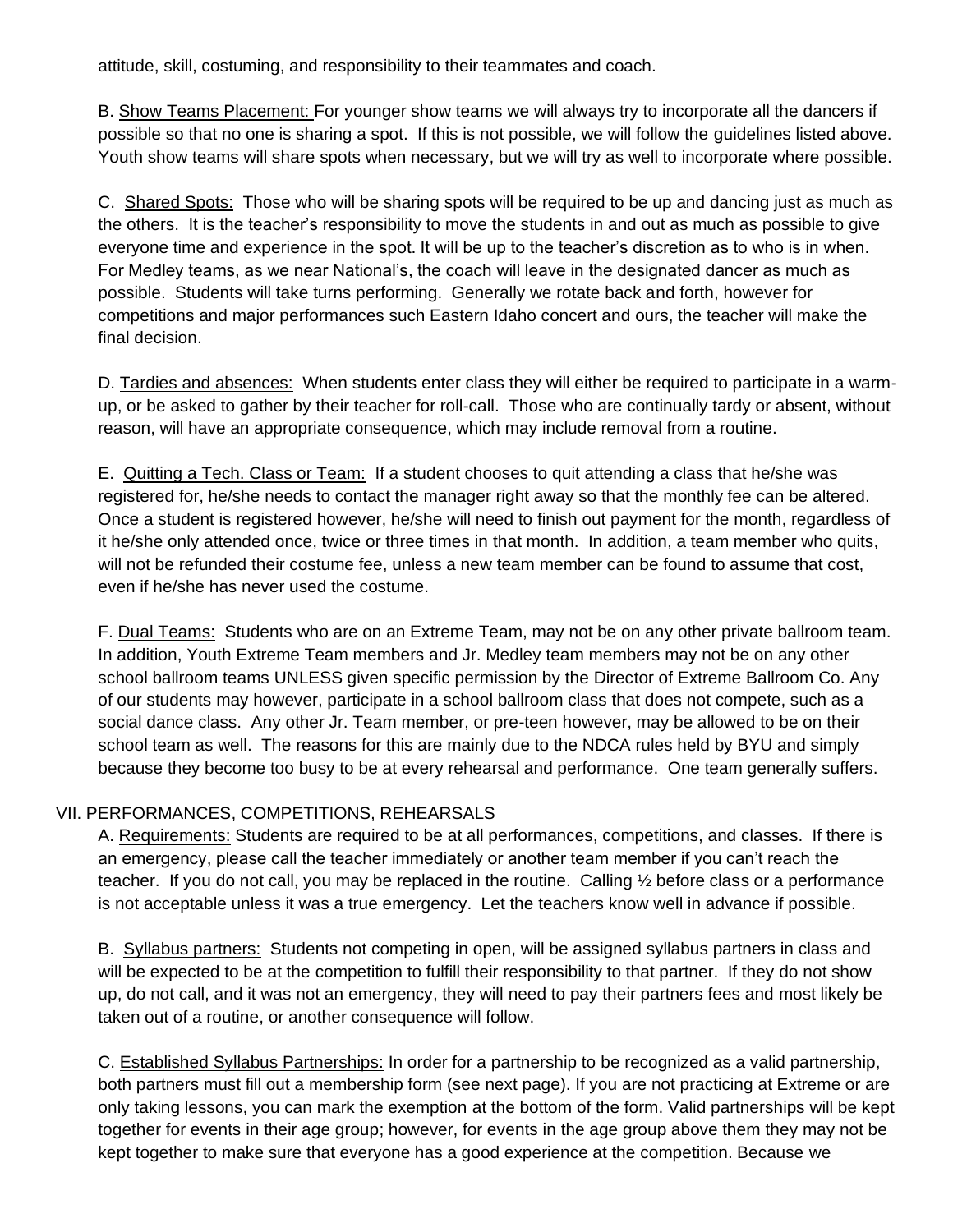generally have more boys than girls, all girls need to take a turn sitting out or dancing with a less experienced partner so that everyone gets a chance to dance. We have ALWAYS had this policy to make sure established partnerships dance in their own age group but only partner them in the age group above if it seems fair to all of our dancers to do so.

### VIII. YOUTH TOUR

A. We have now made the youth tours optional. The years will generally alternate between big and small tours. There will be fundraisers available to your students to help them earn money for these tours. If you choose not to do the fundraisers, then it will be up to you and your child to fund the tour.

B. There will be a non-refundable tour deposit and commitment form due at the beginning of each year for each youth team member. Deposit amount will vary depending on the type of tour. If a youth decides to pull out before tour, he/she will lose their deposit. You will be charged this deposit on your account and failure to pay on time will result in late fees. Subsequent payments will be due monthly until the Tour begins. You will be notified ahead of time the amount and due date for each payment.

# IX. COMMUNICATIONS

A. E-mail and the BAND app is how we communicate to everyone. The app will be your best and easiest notification of daily and weekly reminders, however emails will still be sent out for every major event/deadline. You or your student will be responsible to check the email/app EACH DAY they have class, or a major event. That way if anything changes, you will be notified immediately.

### X. PRIVATE LESSONS BY COACHES AND STUDENTS GUIDELINES

A. **Any Professional instructors wanting to teach private lessons whether teachers from Extreme or outside of Extreme,** are required to pay a "floor fee" or "rental fee" for the use of our studio when teaching lessons. The floor fee we charge them is \$10 per lesson, regardless of how many students they may be teaching at one time, the fee is the same. Coaches will pay this to the studio, rather than the students paying the studio. Most instructors include it in their price, and the couple divides the cost so it ends up being \$5 per person. For example, let's say the coach charges a lesson rate of \$30. They will end up charging \$40 to cover the floor fee they have to pay. (Multiple couples can be taking lessons at one time in the same room. Floor fee for the coach is the same regardless). Coaches, or relatives of a student who use the studio for lessons for their own children/relative, still need to pay their floor fees for use of the building, regardless of if they are charging their child's partner or not.

B. **Use and posting of Google spreadsheets for Private Lessons:** All outside instructors who are invited up, who are not regular Coaches for Extreme, are required to send a google spreadsheet as a way to let students sign up for lessons. We will post it for them on band so that everyone has the opportunity to sign up if they would like. Coaches and students from Extreme who are teaching lessons, may also use these if they choose, but are not required to do so. However, they may utilize Band on their own to let people know to contact them for lessons if they are interested.

C**. Extreme Student** instructors cannot charge more than \$10 an hour per lesson. Their total floor fee for use of the room is \$5 rather than \$10, regardless of how many they are teaching at a time. For instance, if they are teaching one child, it is still \$5, or if they are teaching 3 couples in a group lesson, it is still only \$5 per lesson.

D. **Extreme Students** are amateur teachers, not professional as our coaches and others we bring in are. Therefore, they are only allowed to teach those students who are at a beginning/intermediate level in the studio space. Also, since they are Amateur, they are expected to use the money they earn for their "dance expenses." This could include getting more privates for themselves, tuition, dance shoes, tour expenses, or anything else related to dance. This will be done on their honor now. Those students who are teaching and still have a balance on their Extreme account, will need to use the money earned from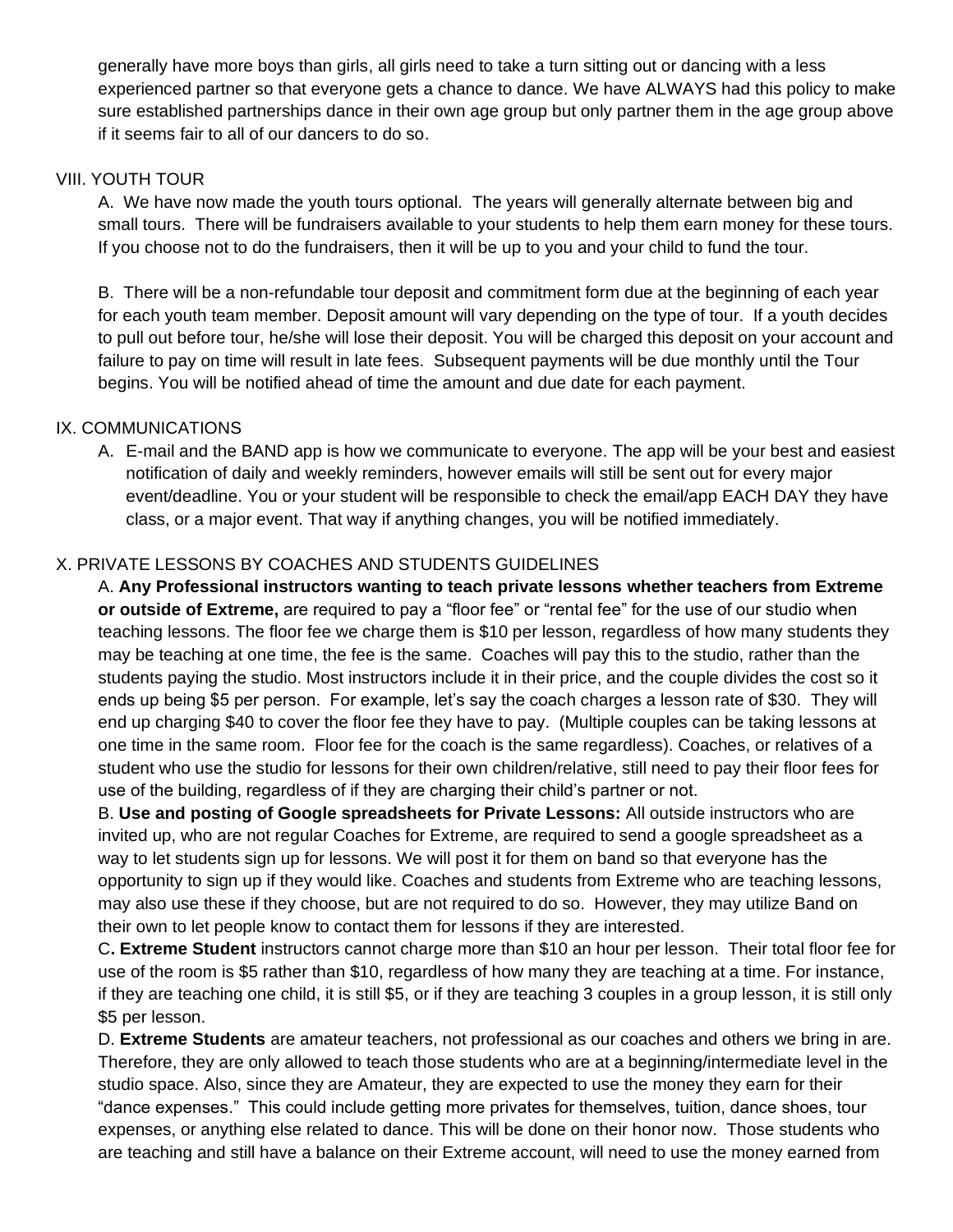privates to pay off their tuition or remaining balance first.

E. **Extreme Students** who are wanting to teach other students at Extreme, must get permission from Staci first, and sign a form saying they understand the above policies.

F. **How to turn in floor fees:** All those who teach in our studio, whether Extreme Coaches, outside teachers, or Extreme students, are required to fill out and turn in their floor fees sheet with the matching amount of fees at least once each week, or upon leaving Idaho if you are a guest instructor. You can find the forms inside the bins that are hooked onto the wall at the front desk. Fill it out, put your form and fees in an envelope, and place them in the payment box if no one is at the front desk.

G. **Sign-in is not required for private lessons:** Students are only required to sign in when they come to practice on their own, not when taking lessons. The teacher already turns in the names of the kids they taught when they turn in their fees, so we have record of who was in the building when.

# XI. PRACTICE MEMBERSHIP GUIDELINES

A. In order to PRACTICE at the studio with a partner, you must have a monthly membership. A description of each type has been listed below.

B. **Basic Ballroom Membership**: \$10-Those dancing one open style, or practicing between 1-2 hours per week. Applies to syllabus couples as well who are wanting to practice regularly.

C. **Double Duty Membership**: \$20- Those dancing 2 open styles, or practicing 2-3 hours/week. Applies to syllabus couples as well who are wanting to practice regularly.

D. **Triple Threat Membership**: \$30 per month. Those dancing 3 open styles, or practicing 3-4 hours per week. This membership also includes one free dance lab/rounds per month during the regular dance season. The free lab does not apply during the summer months when summer classes are being held. Applies to syllabus couples as well who are wanting to practice regularly.

E. The contract automatically renews every month, however, if your status changes at any time, you may give us a week's notice before the next month begins and we will change the status. If your status changes within the month, you don't get a refund for that month. Be sure to contact Gretylann at [studio@extremeballroom.com](mailto:studio@extremeballroom.com) ASAP if you are wanting to cancel your membership.

F. Students will still need to sign in at front desk when they come in to practice, but only so we know who has been in the building, not for charging purposes.

G. Those doing open or have a set syllabus partner, whom you will be practicing with regularly at the studio, will sign up on a partner spreadsheet during the parent meeting and first week of classes, or whenever a new partnership is created that wants to use our studio. Those on the gold team are required to dance open in at least one style, so they will all be charged AT LEAST for the basic ballroom membership, however, most are doing more styles, and thus practicing more often, so will need to pick the proper membership.

H. Those with the Triple Threat Membership who receive one free dance lab per month, will indicate that as they sign in on the NIGHT of the lab by putting a "TT" by their name. This way we will know not to charge them for that week's lab. However, remember it is only one free lab per month, (during the regular season) so do not write TT by your name each week you come to lab. Only once during the month.

I. Anyone not from Extreme, may still purchase a membership as above. We will just create a practice account for them as well. You as their partner would need to let your partner know about this policy.

J. If you choose to practice elsewhere, we would still need you to fill out a membership form, and then we would just put "exempt" where applicable. That way, you would not be paying for studio space rental if you are not using it, however we will still be able to know who your partner/partners are. The only reason we need to know this information, is so when we have to register everyone ourselves, we have your information already on hand.

K. Memberships do not apply to "private lessons." They are solely for the purpose of being able to use our studio space for practice time. Please see the "private lesson guidelines," if you have questions regarding policies for those.